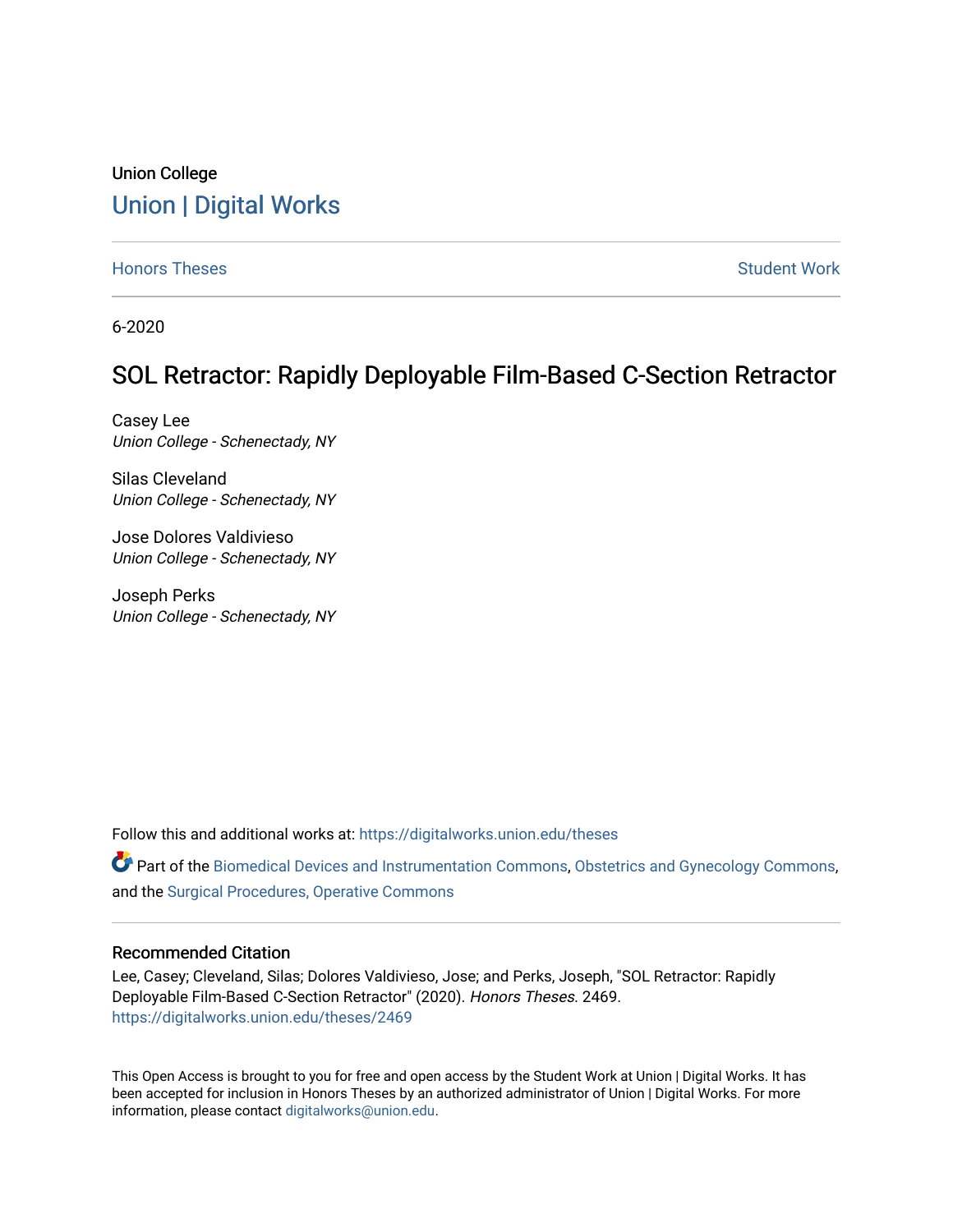# SOL Retractor: Rapidly Deployable Film-Based C-Section Retractor

Silas Cleveland, Josè Dolores Valdivieso, Casey Lee, Joseph Perks

Advisors: Prof. Shane Cotter, Prof. Sudhir Khetan, Prof. Jennifer Currey

March 26, 2020

BME-496

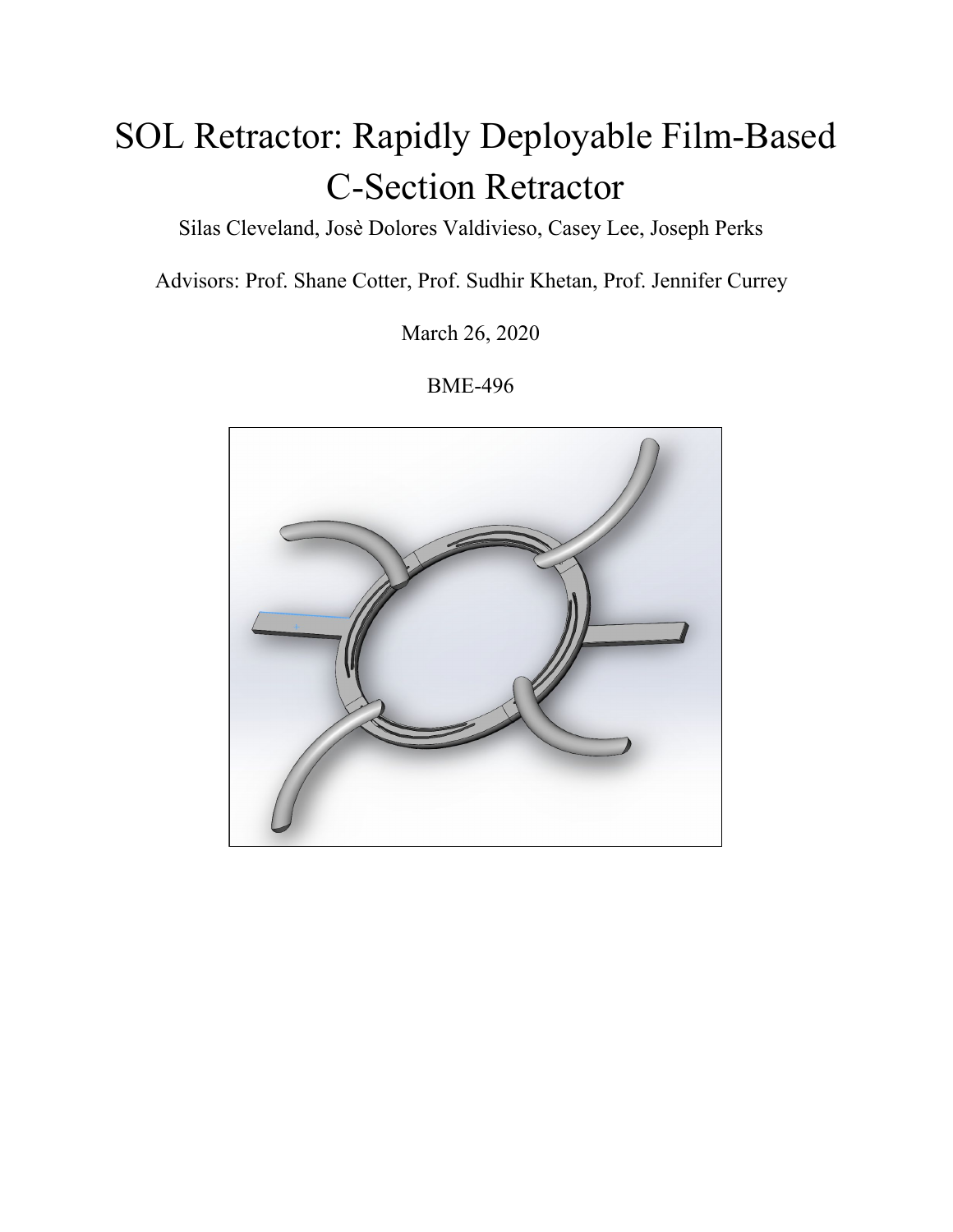# 1. Background 1.1 Introduction

A Cesarean section (c-section) is one of the most commonly practiced medical procedures across the United States with an estimated 1,209,000 (31.9% of births) c-sections performed in 2018 [1]. A c-section is a medical delivery of a baby through surgical incisions in both the abdomen and uterus. Depending on the circumstances there are four categories of c-sections:

- Category 1: Life of either mother and/or baby is in imminent danger.
- Category 2: A problem arises that affects the health of the mother and/or baby, but it is not life-threatening.
- Category 3: Baby needs to be delivered early, with no immediate risk.
- Category 4: Planned procedure at a time that works with both the hospital and mother [2].

Procedures that fall under either Category 1 or Category 2 are considered to be emergency c-sections. Category 3 and Category 4 procedures are referred to as scheduled c-sections. While both scheduled and emergency c-sections are comparable invasive procedures, the overall surgical operations are somewhat different and thus can lead to varying amounts of required postoperative care for each procedure.

### 1.2 Scheduled Cesarean Section

A scheduled c-section is planned for a week prior to the expected date of delivery. Reasons for scheduling a c-section can include health risks that prevent the mother from safely having a vaginal delivery, such as heart problems or HIV, the baby having a birth defect, problems with the placenta, or the mother has already had a previous c-section [3].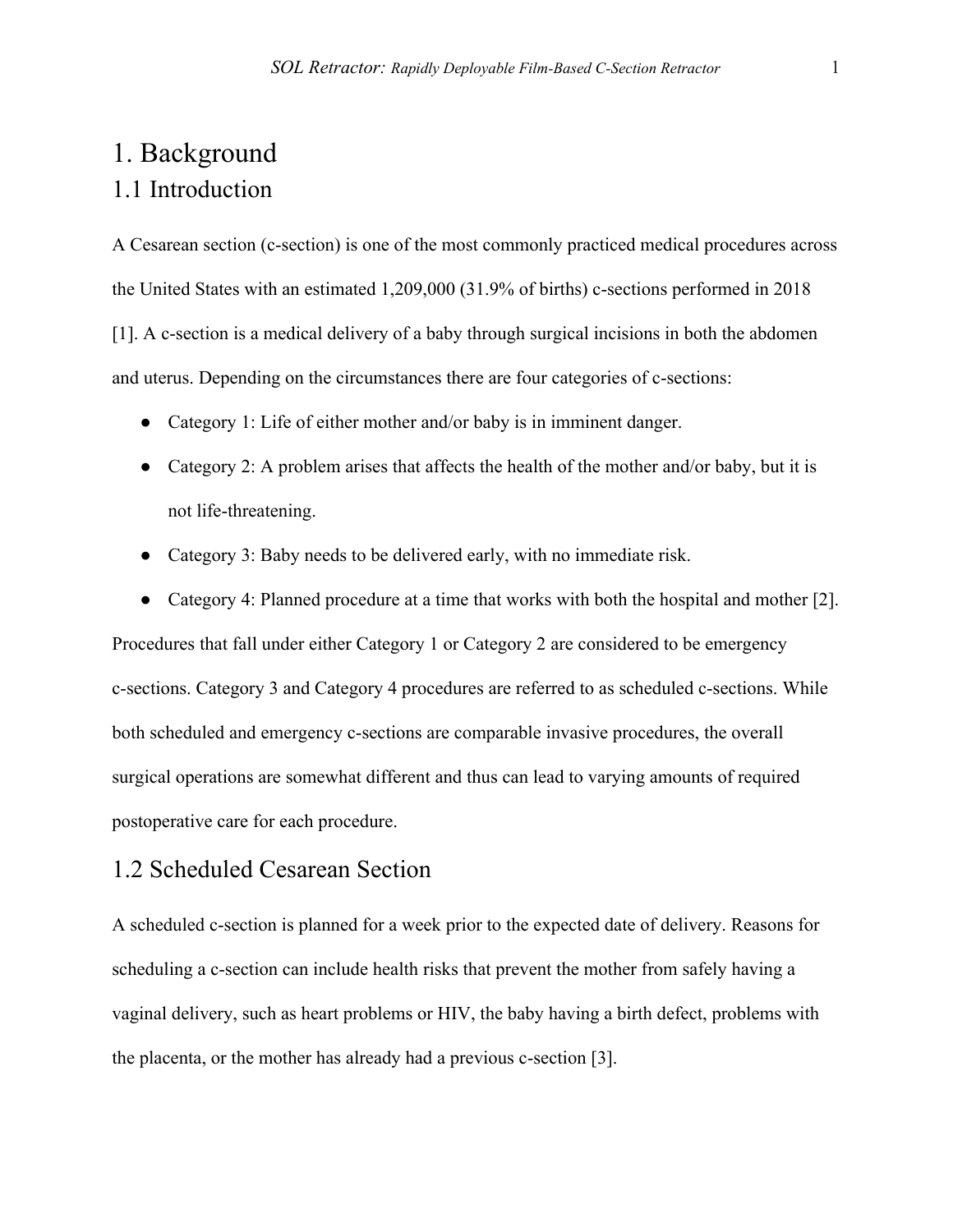#### 1.2.1 Surgical Procedure

Before the procedure begins, either an epidural or general anesthetic is administered depending on the condition of the mother. An incision is made two inches above the pubic hair, also called the bikini cut, that ranges from 9-17 cm based on the size of the baby or the mother [4]. Doctors then retract the abdominal wall and retain the bladder. One of either the two existing surgical retractors, a manual retractor or the Alexis O C-Section Retractor, is inserted into the incision to keep the abdominal wall retained. The retractors can each be seen in Figure 1 below. After the

retractor is securely in place, a smaller incision is then made in the uterine wall before the baby is delivered. Depending on either the incisions that were made or the doctor's preference, the uterus may need to be extradited so that the placenta can be removed [5].



Figure 1. The Alexis O C-Section Retractor (left) and a Manual Retractor (right).

### 1.3 Emergency Cesarean Section

Emergency c-sections are performed when the health or life of the mother and/or baby is at risk. While 32.9% of all births are c-sections, a reported 13% of births were emergency c-sections in 2018 [6]. Some of these situations where an emergency c-section is needed include excessive blood loss during labor, the umbilical cord being wrapped around the baby's neck, the baby being in the wrong orientation, the mother is suffering from preeclampsia, labor not proceeding as normal, or the baby is too large [7]. After doctors have decided to perform an emergency c-section, they must move the mother into the operating room (OR) for the procedure. Since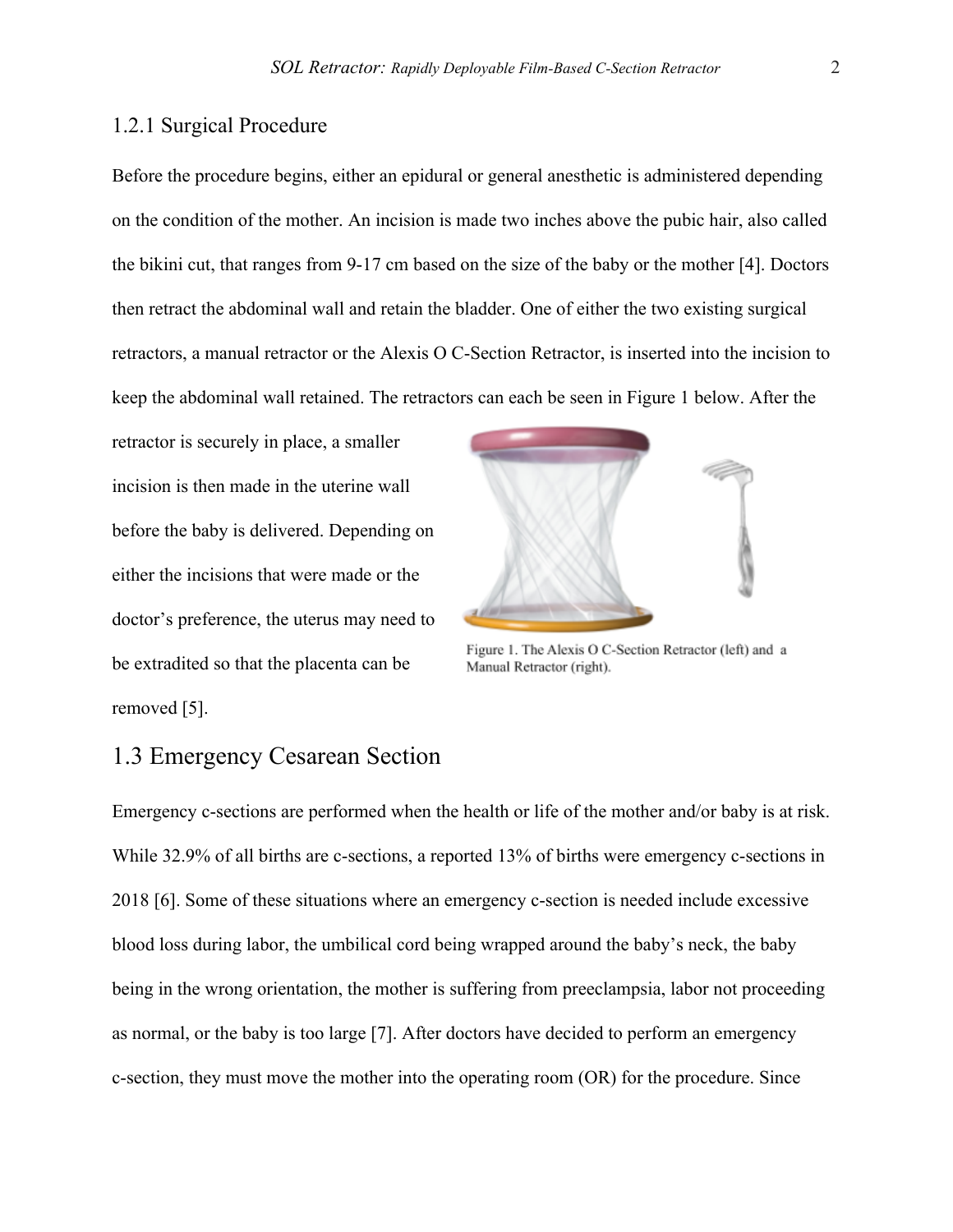there is an increased risk to the mother and/or baby, it is recommended by the National Institute of Clinical Excellence (NICE) that there should be no more than 30 minutes from the decision to delivery [8].

#### 1.3.1 Surgical Procedure

After the mother is rushed to the OR, an anesthetic is administered in the same fashion as in a scheduled c-section; however, if the risks are too high, a heavier sedative such as Valium is required. Once the mother is sedated, doctors have only 5 minutes from incision to the extraction and delivery of the newborn [8]. The overall medical procedure is similar to that of a scheduled c-section however, due to the limited amount of time, doctors conduct an emergency procedure with greater haste. This causes doctors to make a few sacrifices to allow for a faster procedure. A smaller and less precise incision and the use of only the clinicians' hands or manual retractors, instead of existing self-retaining retractors designed for c-sections, are a few examples of the sacrifices clinicians make to successfully deliver the baby. These sacrifices lead to a higher risk of excessive blood loss, infection, nausea, and prolonged postoperative care [9]. Due to the high chance of excessive blood loss during the operation, the uterus is typically extradited so the placenta can be removed [10].

### 1.4 Postoperative Treatment

Mothers typically spend no more than 3 days in the hospital in postoperative care after a c-section, however since the planned procedure is a fairly simple surgery, the majority of mothers leave after 24 hours [6]. During this time, doctors will monitor the mother and baby for any health risks resulting from the procedure. The mother will also be given some form of pain medication to help cope with any postoperative pain. The medicine is usually given through an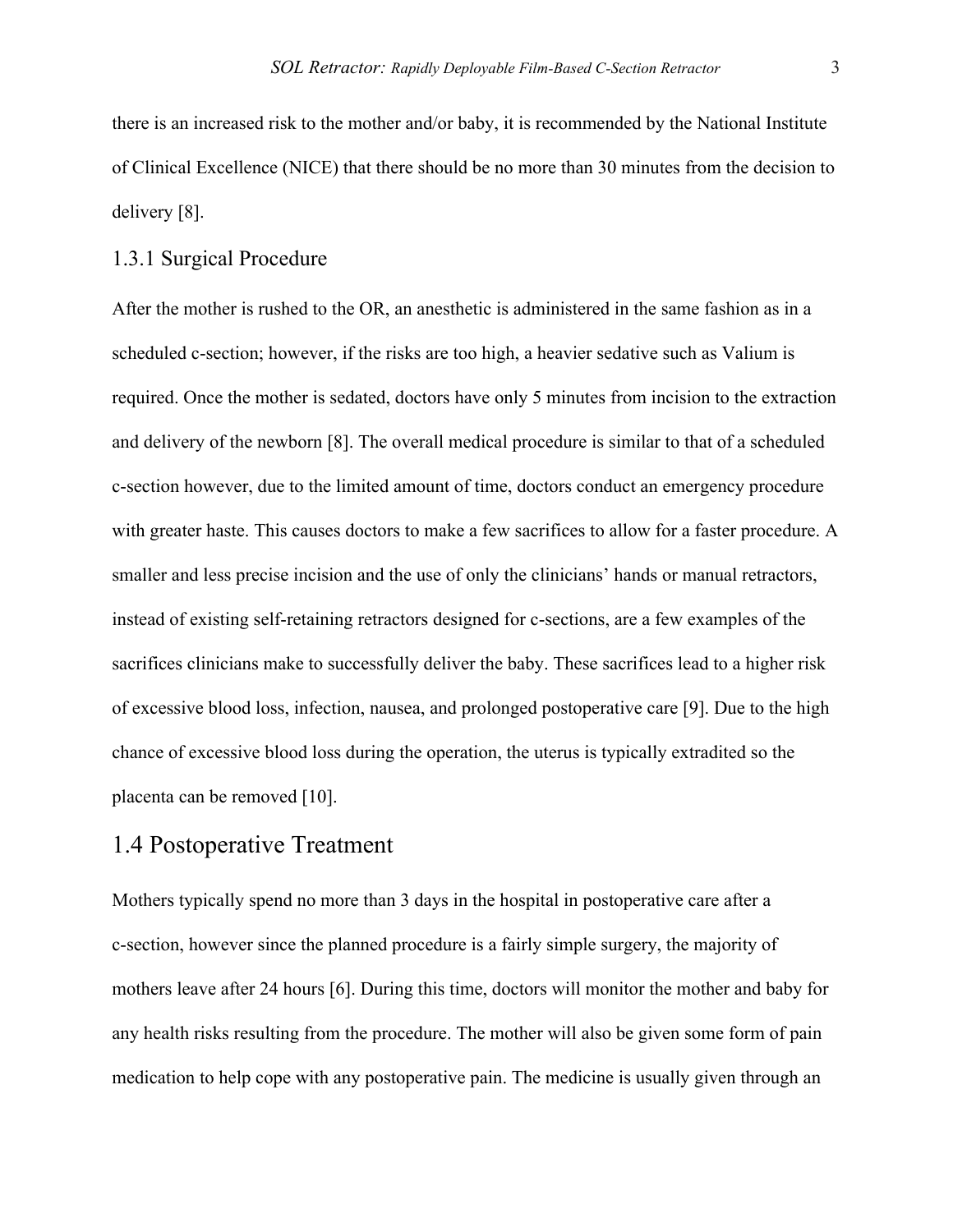intravenous line (IV) [11]. Once the mother is ready, she will be given pain pills that she can administer on her own after she leaves the hospital. It typically takes about a week for the mother to fully recover.

### 1.5 Existing Cesarean Retractors

Currently, the most popular surgical retractor for c-sections is a manual retractor, as opposed to the Alexis O C-section Retractor, because the latter is considered too expensive for hospitals to use [4]. While manual retractors have a simple design that can be inserted and held in place by a medical student, it does little to minimize postoperative complications compared to the Alexis O Retractor. Another popular self-retaining retractor is the Collins retractor, however, like the manual retractor, this one does little to minimize postoperative complications. A comparative study between the Alexis O Retractor and the Collins Retractor was conducted in 2016 by Hinkson to show the differences between the two retractors [5].

#### 1.5.1 Comparative Study

The study consisted of 200 women who were placed into two groups: n=100 for the Alexis O Retractor and n=100 for the Collins Retractor. The results of the study showed improved results for the Alexis O Retractor group: 35% of mothers in the Alexis O Retractor group required a diathermy, a medical procedure where an electric scalpel is used to cut and cauterize the incision, compared to 82% in the Collins Retractor group, 19% of mothers in the Alexis O Retractor group required extra pain therapy compared to 43% in the Collins Retractor group, 19% of mothers in the Alexis O Retractor group experienced less blood loss (<500ml) compared to 3% in the Collins Retractor group, and 3% of mothers in the Alexis O Retractor group did not require their uterus to be extradited compared to 31% in the Collins Retractor group. A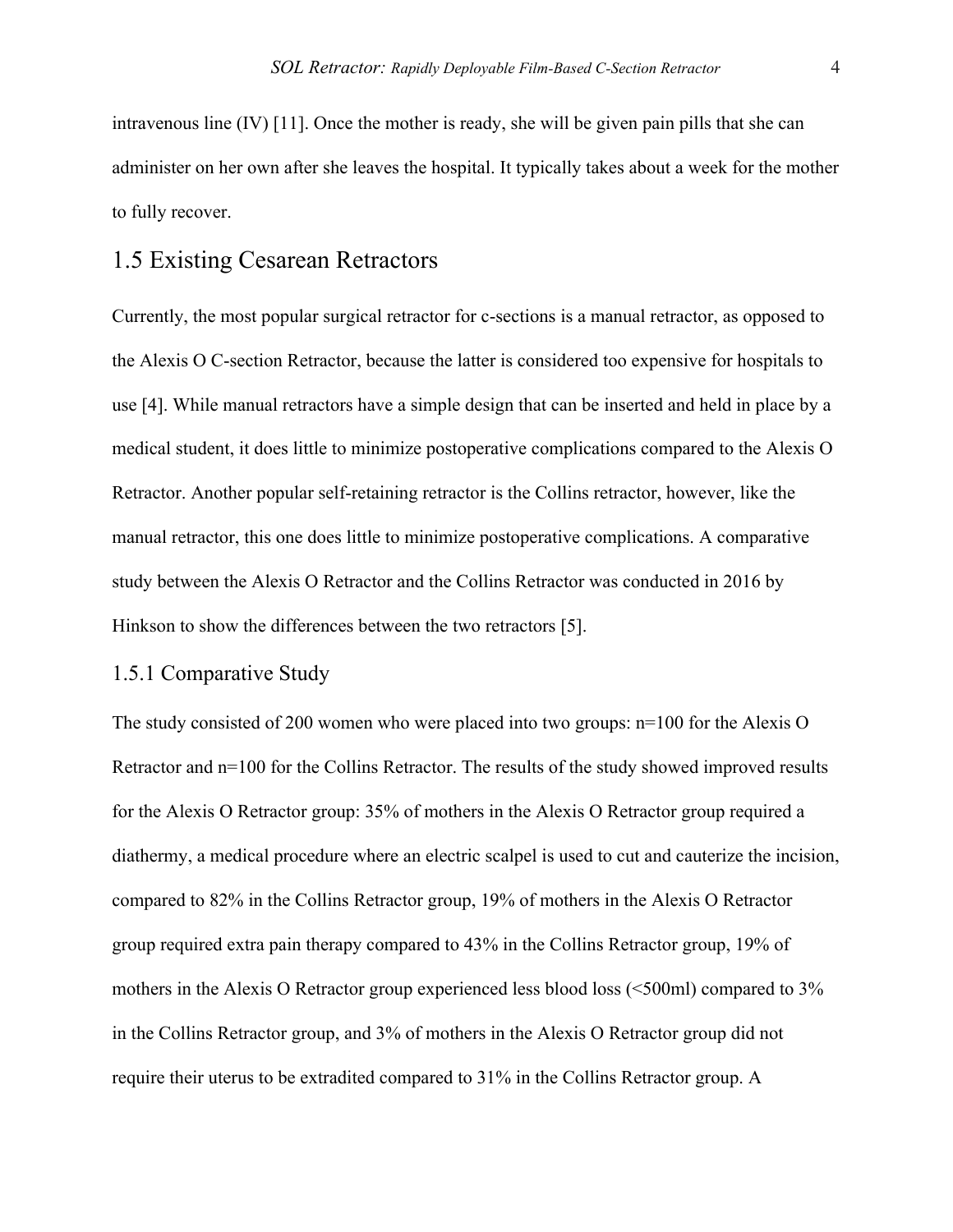significant number of doctors from the study ( $p < 0.05$ ) also noted that the Alexis O Retractor provided them with a wider operating area and an easier removal/insertion process [5].

#### 1.5.2 Alexis O C-Section Retractor Cost

The Alexis O C-section Retractor has been shown to be the optimal retractor to use during a c-section through numerous studies [4] [5] [12] [13]. However, in large hospitals like Brigham and Women's Hospital, which conduct up to 3000 c-sections a year, this retractor, running at \$75 per retractor, can cost them \$225,000 annually [4]. Furthermore, the process of inserting the Alexis O Retractor is simple but takes doctors an excess amount of time that it is unfit for use in an emergency c-section [14]. It is because of these costs that hospitals and health care insurances opt not to use the Alexis O Retractor as a standard medical device.

#### 1.5.3 Current Solutions

There are currently not many commonly used devices or developing patents designed for a self-retaining c-section retractor that can be utilized during an emergency c-section. There are, however, patents for an insertion device for a soft tissue retractor specific to abdominal surgeries [15]. These devices are much smaller in scale and would not fit within a c-section and therefore not applicable as a plausible solution. Several designs are proposed that can reduce the cost of the Alexis O Retractor [16]. These designs are still unsuited for an emergency procedure as the designs follow a similar insertion method to that of Alexis O Retractor, which takes approximately a minute to install [14]. This is too long of a process for validation for an emergency procedure.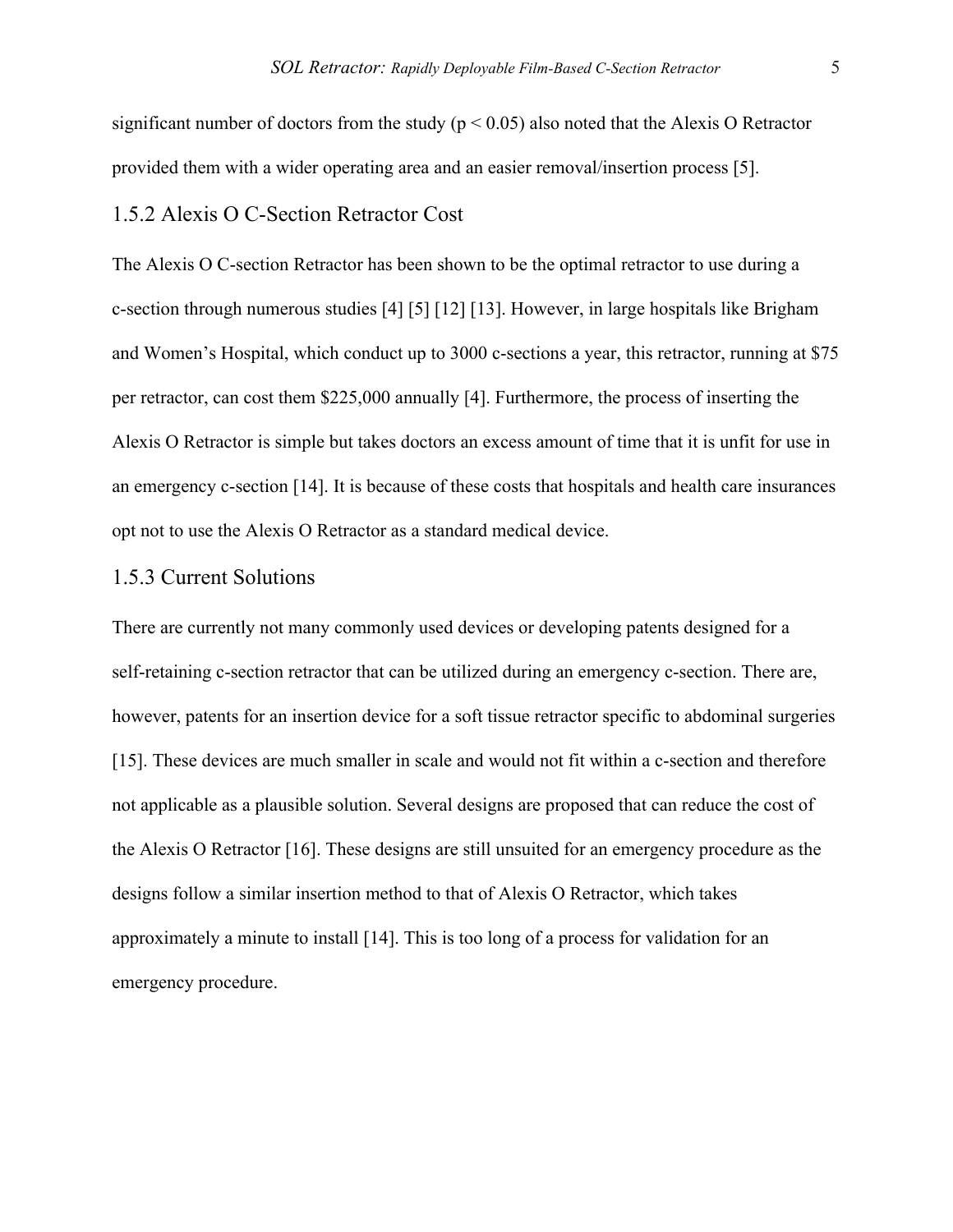#### 1.6 Doctor Cheryl DeSimone

Our group met with our industry mentor, Dr. Cheryl DeSimone, an anesthesiologist who works regularly with Obstetricians and Gynecologists (OG-GYNs) who use the Alexis O Retractor. Some major takeaways from the meeting were that some of the clinicians at Albany Medical Center (AMC) lacked the physical strength to collapse the interior ring or roll the exterior ring to apply the appropriate retraction force for installment. Another issue was that the hands of the clinicians are typically slippery from the surgical gloves and bodily fluids, such as blood, which can hinder the clinician from effectively rolling the exterior ring. Reusable materials such as metal and hard polymers were also discouraged because flexible rings protect the baby and the clinician's hands; AMC was also trying to make the majority of their medical instruments disposable. Finally, we were given an estimate of about 10 seconds for our product to be deployed and implemented for a surgical retractor to be used in an emergency c-section.

# 2. Problem Statement

Cesarean Sections can be divided into four distinct categories; Category 1 and 2 are emergency c-sections and Category 3 and 4 are scheduled c-sections [2]. A comparative study from 2016 analyzed the difference of need for postoperative treatment between the Collins or the Alexis O C-Section Retractor ( $n = 100$ ). The Alexis O C-Section Retractor resulted in 19% of women requiring postoperative treatment, including medication, monitoring, and an extended stay at the hospital. Comparatively, an increased level of 43% of the patients required postoperative treatment when the Collins Retractor was used  $(p = 0.001)$  [5]. The Alexis O C-Section Retractor is the preferred device compared to the Collins Retractor, however, there are some issues that arise with the Alexis O C-Section Retractor. Some clinicians lack the strength to properly deploy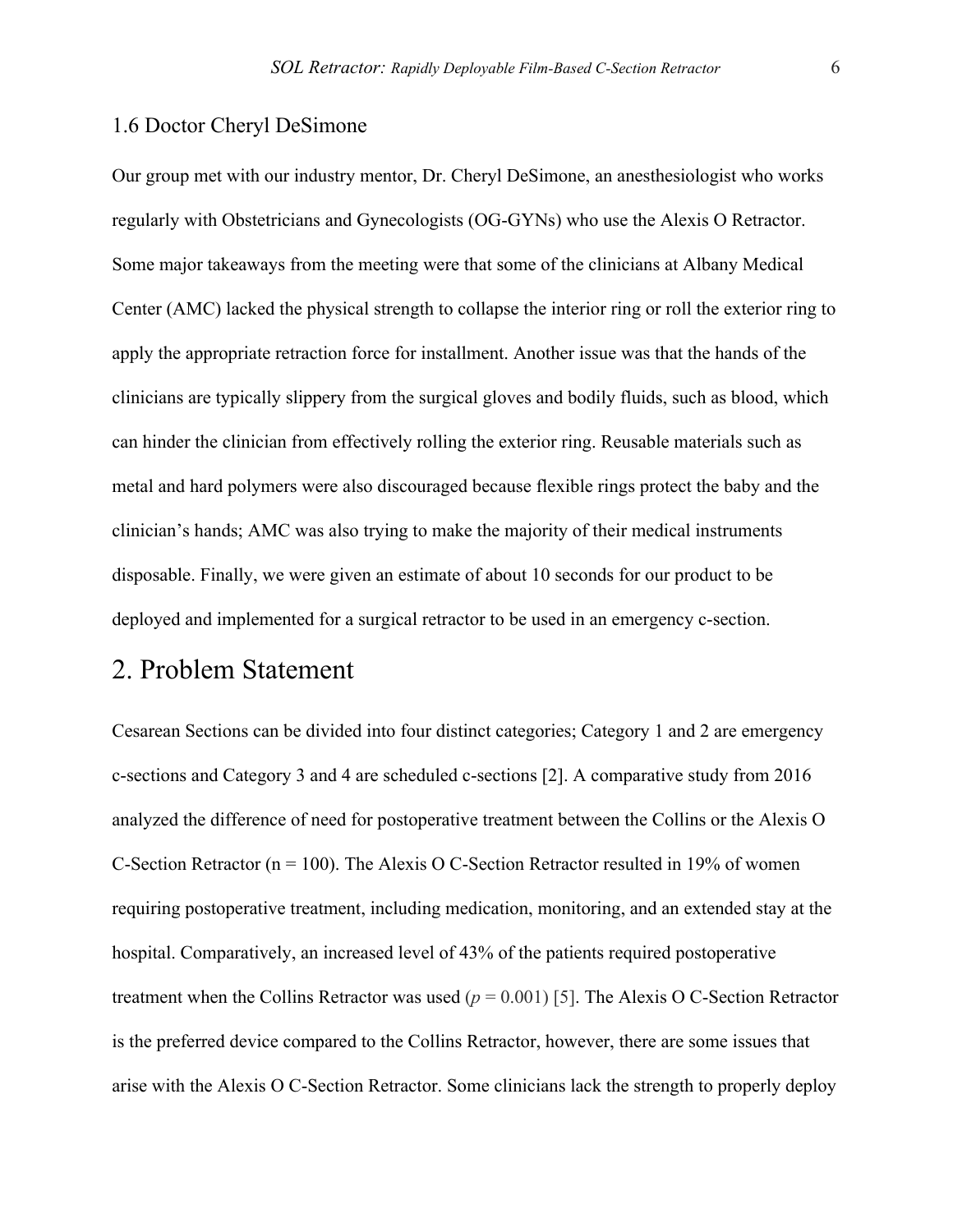the interior ring or roll the exterior ring to set the Alexis O C-Section in place. Also, the surgical gloves of clinicians become slippery when covered with bodily fluids from the patient, making it difficult for one person to roll the exterior ring. Developing a surgical retractor that is readily available and implemented with ease would drastically improve the patient's health and limit the need for postoperative treatment for a c-section operation. A surgical retractor that accomplishes ease and speed of implementation would allow for the retractor to be used in an emergency situation, where no self-retaining retractor is currently used. **An easier to install and more time-efficient C-section retractor that maintains the benefits of the Alexis O C-Section Retractor would allow more unaided clinicians to use a self-retaining surgical retractor during a C-section operation while also reducing postoperative complications such as blood loss and infection.**

# 3. Objectives

Before developing our design solutions for c-section retractors, we considered that our device must be self-retaining and safe as our two main objectives. The objective tree that we created for our device can be seen in [Appendix A].

# 3.1 Objective 1: Self-Retaining

The first main objective was that the surgical retractor should be self-retaining. A surgical retractor can be broadly categorized as either self-retaining or manual. Assistants may hold manual retractors in place for several hours, which leads to muscle fatigue and variability in force application, as well as crowding and impeding around the operating area [18]. Additionally, c-section incisions vary in length, averaging from about 9-17 cm and potentially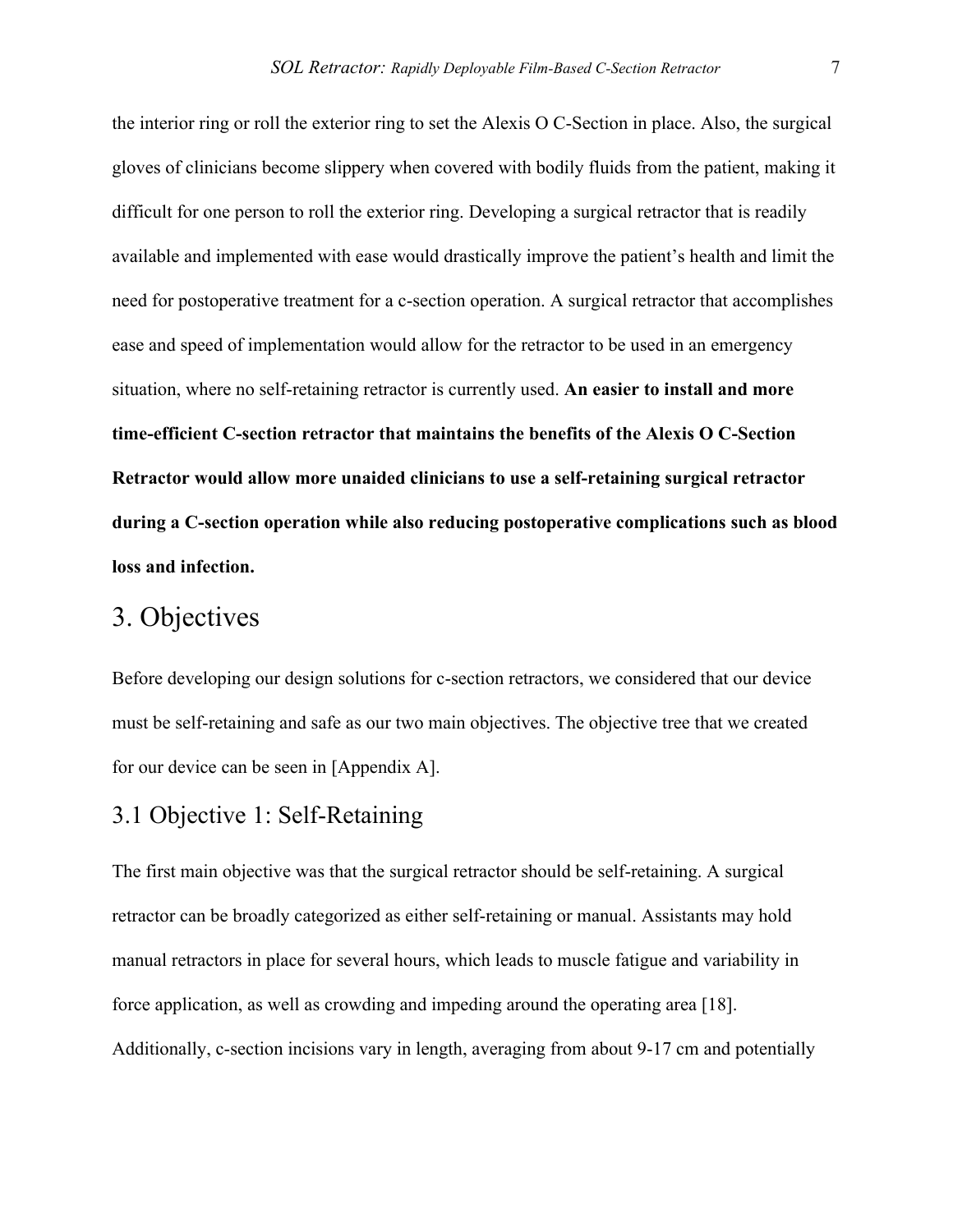require the need for a variety of different retractor types [4]. Therefore, we were looking to design a c-section retractor that would hold its shape autonomously for a variety of incisions to fulfill the self-retaining objective and thus allow for an efficient surgical procedure as surgeons can solely focus on the procedure rather than on the instrumentation.

# 3.2 Objective 2: Safe

The other main objective we determined as a priority is for our device to be safe to use. Like most other medical devices that are in contact with the body, there is a need for our device to be biocompatible to limit complications such as coagulation, blood loss, and infection while the retractor was in contact with an open incision. Our device should also include the benefits of our reference device, the Alexis O Retractor, by limiting postoperative complications including tearing from tension damage. Finally, to set apart our device from other current solutions, we wanted our device to be much easier to use. We wanted our device to be intuitive, fit in the hand of a single user and only take one person to install the device, be quick to implement into an incision so that our device can ultimately be used in emergency c-sections, and improve the visibility and operating area for a safe and smooth delivery. Altogether, our device seeks to either maintain or improve upon the safety benefits compared to other self-retaining c-section retractors, such as the Alexis O C-Section Retractor.

# 4. Device Functions and Specifications

Our device focuses on improving the safety of c-sections by reducing complications during and after the procedure. Current design solutions, such as the Alexis O Retractor, have limits in insertion time and difficulty to install, as it takes an extensive amount of time to implement and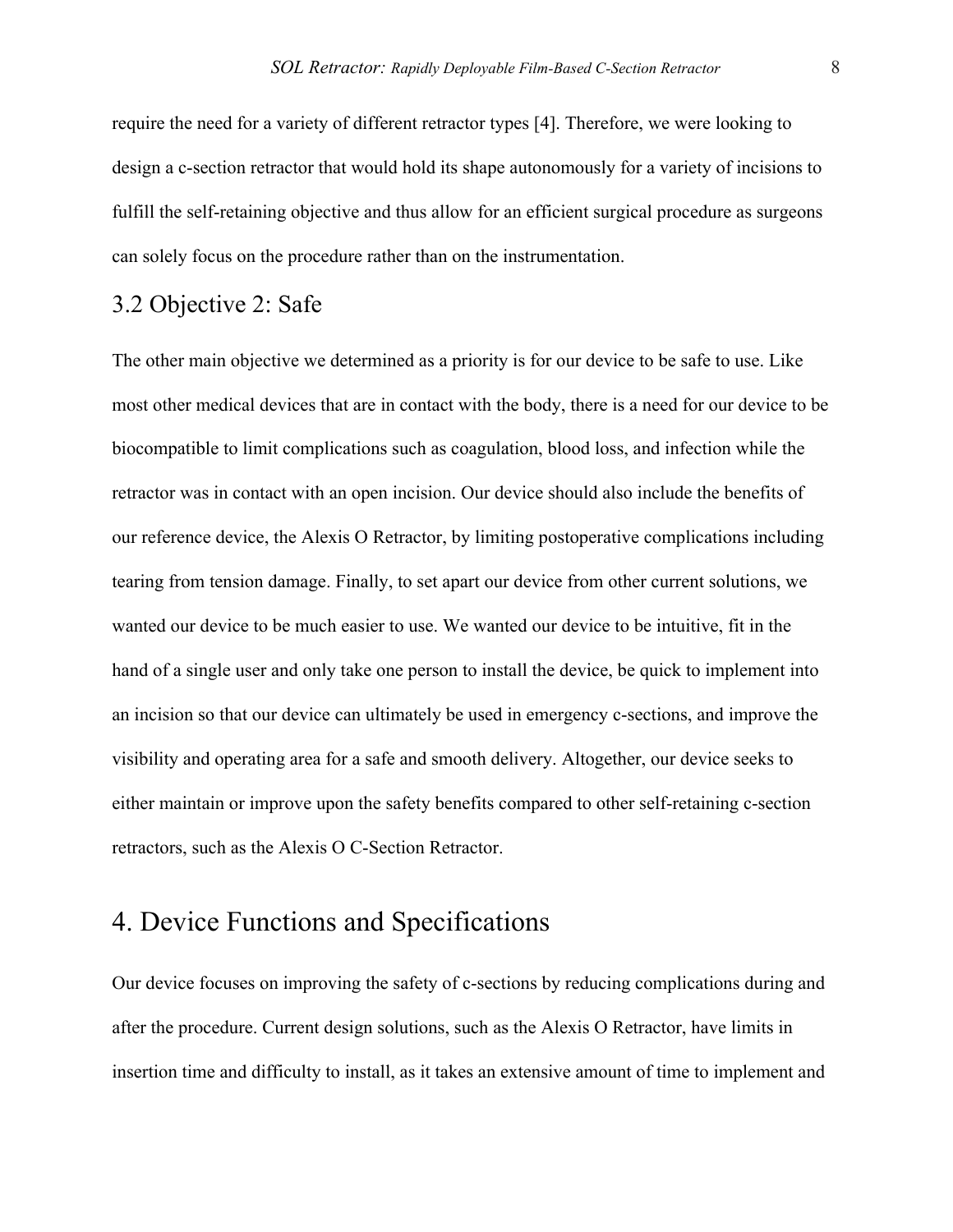is difficult for physicians to install due to their own strength or wet surgical gloves causing the device to slip out of their hands. Our device must be inserted into the incision as soon as the initial incisions are conducted, where it can ideally be left unattended and not cause a hindrance to the doctor during the procedure. As it is placed and inserted, the retractor must allow for maximum visibility throughout the delivery of the newborn. In other words, retraction and exposure must be fulfilled for the design to meet its basic standards, which can be seen below in Table 1.

After meeting with Dr. DeSimone, we reevaluated the design and function specifications that we had set for our device, as seen in Table 1. We changed the c-section categories because we wanted our device to be used from the original goal of all four categories to just Category 3 and 4. Next, we updated the ideal amount of time necessary to install our retractor from 20 seconds to 10 seconds; 20 seconds was also reassigned as the marginal value. We also added a new specification pertaining to the number of hands necessary to install the device. The marginal value is two hands used by one person, but one hand would be ideal.

| Specification           | Metric   | Unit            | Marginal Value | Ideal Value |
|-------------------------|----------|-----------------|----------------|-------------|
| Type of C-section       | Category | 1,2,3,4         | 3,4            | 1,2,3,4     |
| <b>Retraction Force</b> | Force    | <b>Newtons</b>  | 125            | 250         |
| Number of Hands         | Number   | Number of Hands | 2              |             |
| Time to Install/Retract | Time     | Seconds         | 20             | 10          |

Table 1. Specification values for functions.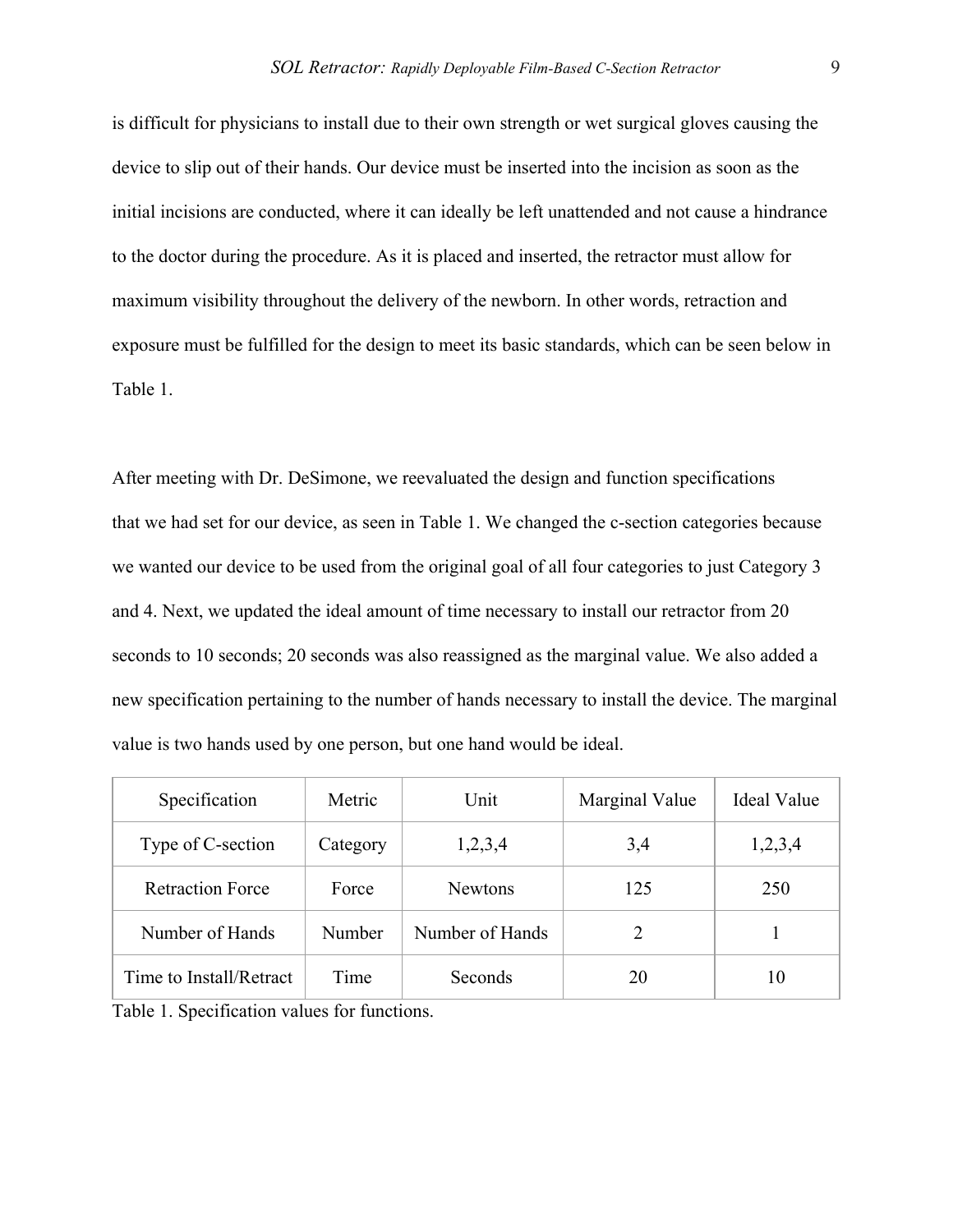# 5. Documentation of the Proposed Design

The approach for our design solution was based on the Alexis O C-Section Retractor to maintain the same improvements over the Collins and most other self-retaining retractors. Our designs focused on decreasing the time of implementation, as well as making the retractor easier to use by decreasing the number of operators required. In order to achieve these objectives our design used expanding fins on the exterior ring to apply tension and retract the film, as opposed to the Alexis O C-Section Retractor which wrapped the retracting film around the exterior ring.

# 5.1 Expanding Fin Mechanism

The expanding fins of the exterior ring, seen below in Figure 2, would begin in line with the exterior ring and attached to the film at the non-rotating end. Once deployed, the fins would retract the film by approximately 1.5 times the radius of the exterior ring, producing an even tension as the radial distance increased. The fins are controlled by a cam system working between the two sections of the exterior ring. When these two sections are rotated in opposite directions the channels of the cam system move with them, and the overlap between the two channels progresses from one end of the track to the other. The fins are connected to these channels by two pins. One pin is stationary in relation to the bottom track and provides the pivot for the rotation of the fin. The other is free to move and is inserted in the overlap between the two channels. The bottom channel provides the guide and is a 135 degree semicircle centered around the pivot pin, which allows the fin to start closed and open up to maximum retraction. The channel of the middle section is a 135 degree arc spread across 60 degrees of the exterior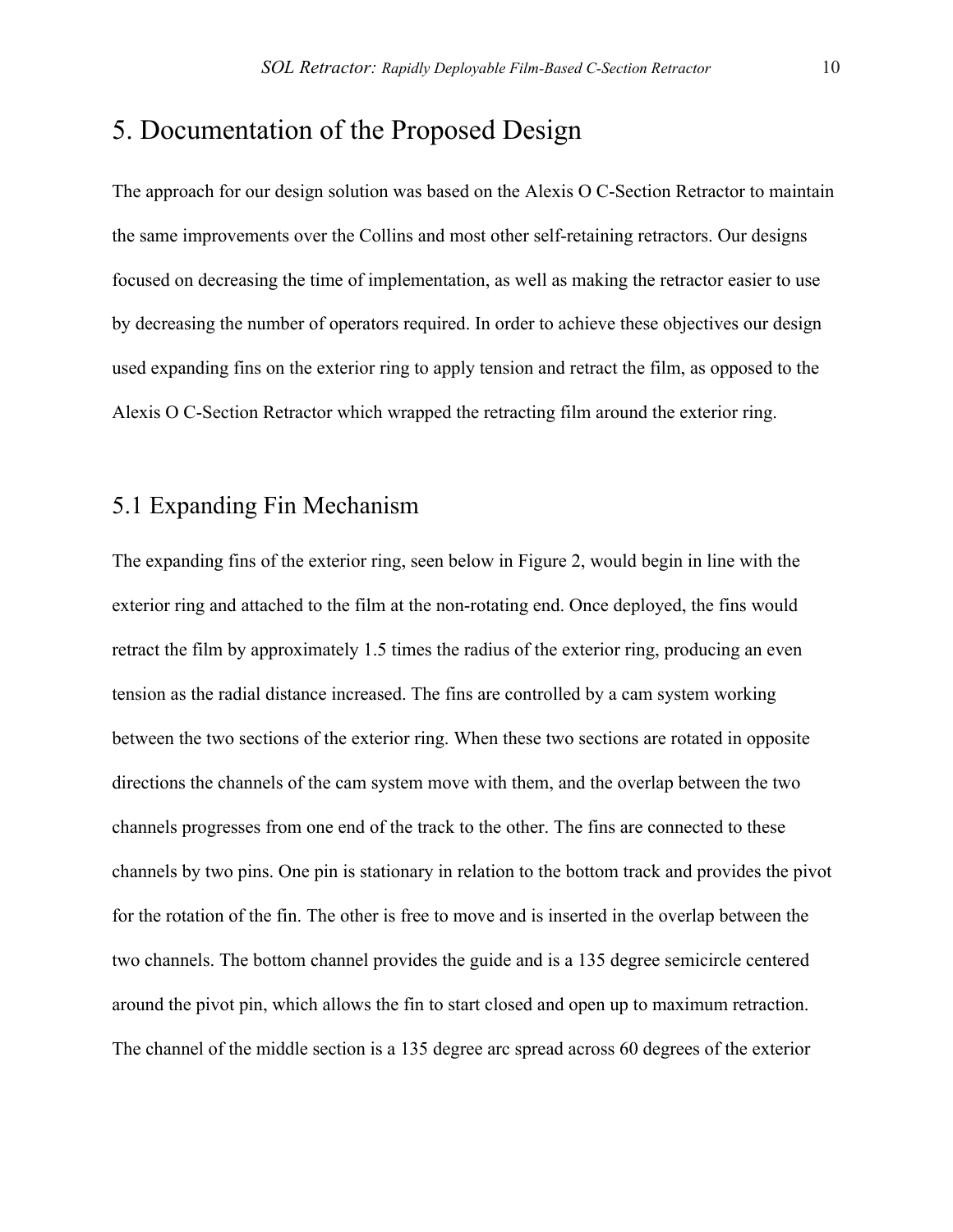ring and guides the pin around the guide channel. Using handles attached to the bottom and middle sections of the exterior ring, the clinician would rotate the two sections in opposite directions, forcing the change in channel alignment and extending the fins to apply tension to the film of the retractor.



Figure 2. Exterior Ring design with Expanded Fins

# 5.2 Modification of Retracting Sleeve

In order for the film of the retractor to withstand the radial expansion of our exterior ring design without tearing, it was necessary to redesign the film and modify the original cylindrical shape. While the interior ring and therefore the interior edge of the film would stay the same size, the exterior ring would increase its radius significantly, which would stretch and tear the top edge of the film. However, by using the extended radius as a baseline, the conical-shaped film would be able to handle the radial change, folding back into a cylinder when the fins were retracted. This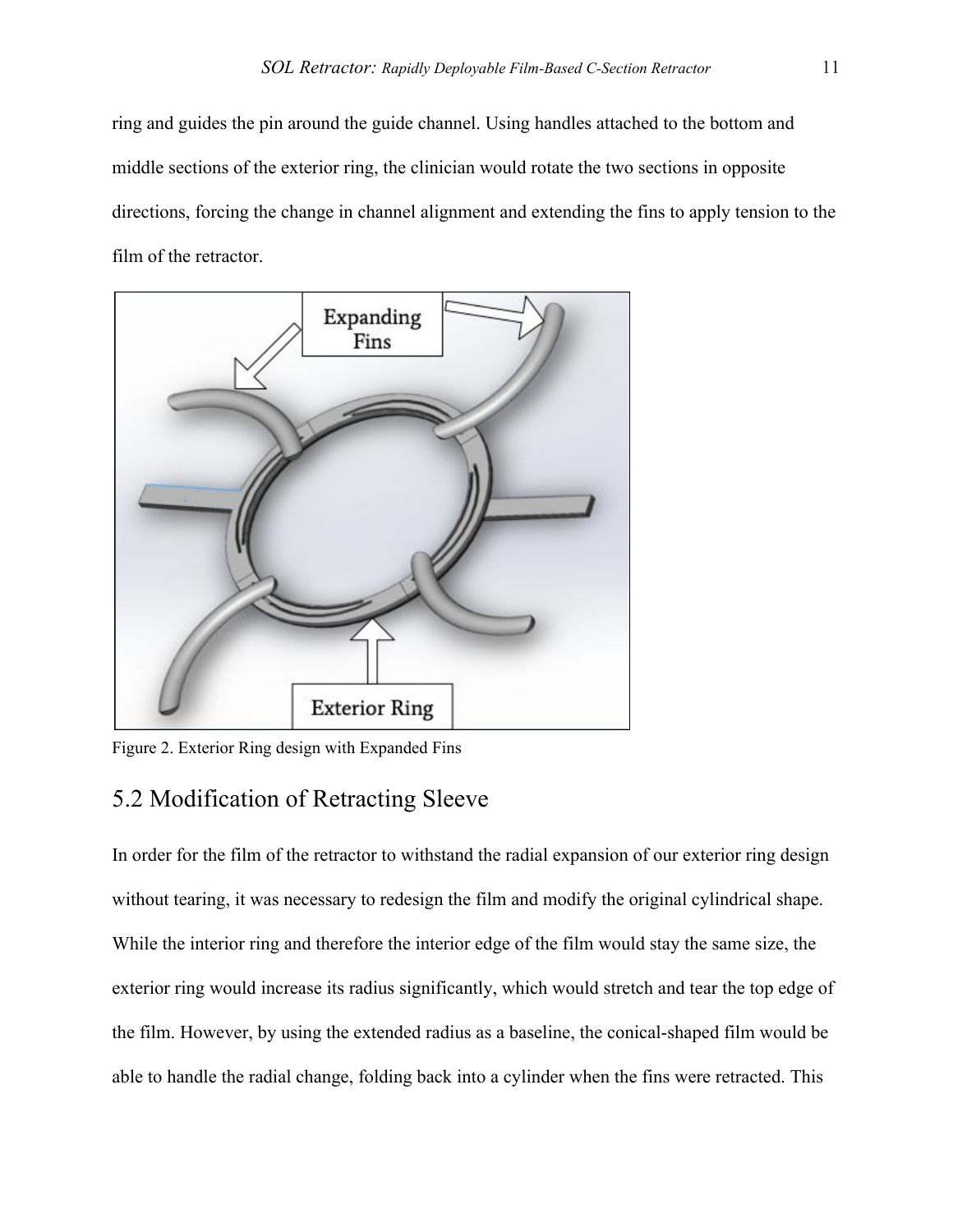conical shape was designed using the measurements for the expanded exterior ring in combination with the measurements of the base Alexis O C-Section Retractor film. An image of the conical-shape film design can be seen below in Figure 3.



Figure 3. An image of the conical shape film design. The top of the image is where the interior ring would be located and the bottom of the image is where the expanding exterior ring would be located

# 6. Validation of Design

One of the design specifications that we set for our device was the retraction force. Ideally, we wanted our device to produce an ideal maximum of at least 250 Newtons, but marginally a maximum of 125 Newtons. The human body also varies in size and can exert a diverse amount of force on the surgical retractor. We developed a way to test that our device can support various levels of inward radial force. Our testing apparatus included a workout band, two pins, and a piece of wood. We drilled holes into several places along the wooden board. One of the pins was screwed and locked in place. The other pin can move from hole-to-hole and vary the distance between the two pins. The workout band is placed around each of the pins. The varying distances between the two pins created a greater tension in the workout band, creating variable levels of inward radial force. The design for our testing apparatus can be seen below in Figure 4. We also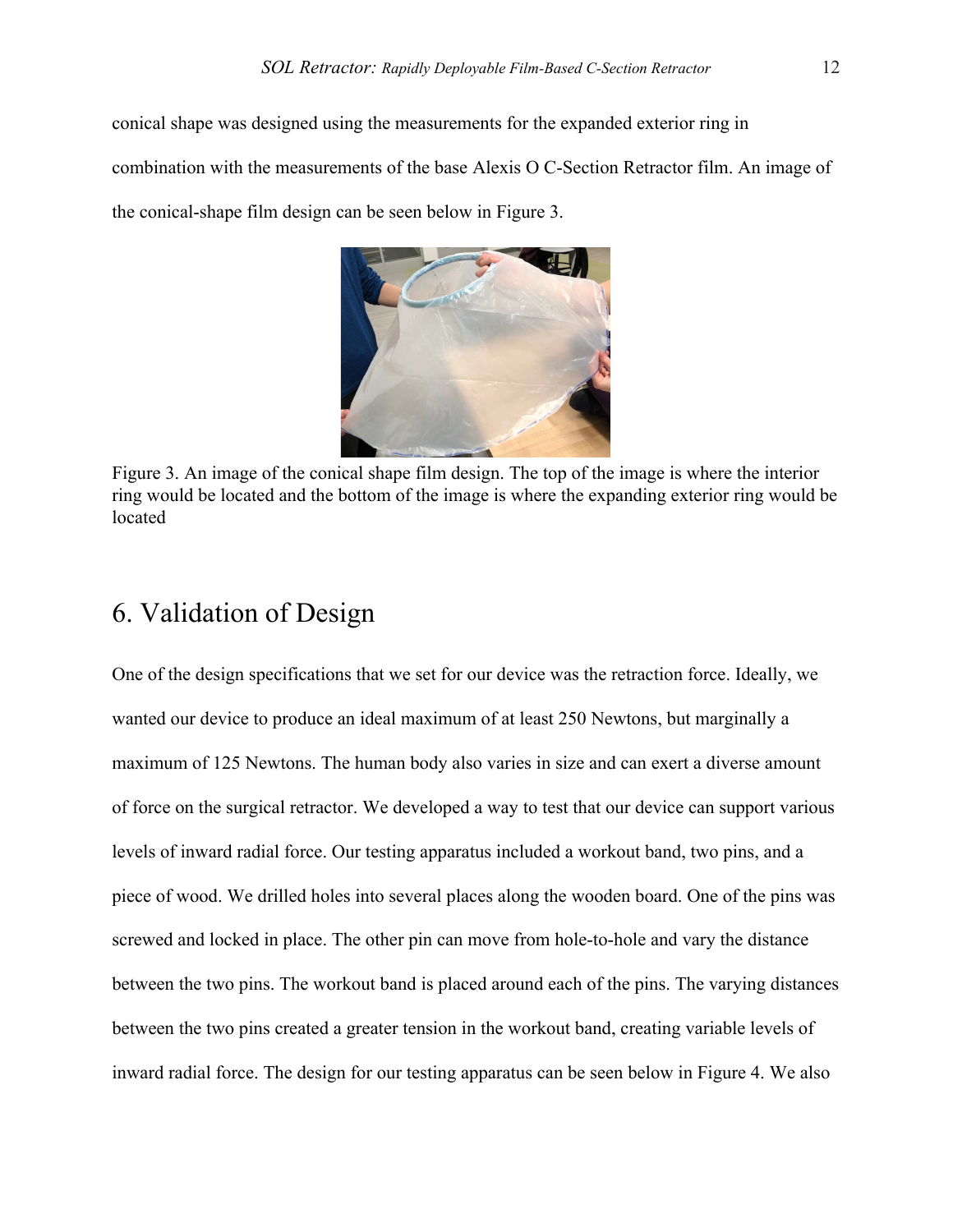tested the capabilities of the workout band by use of an INSTRON machine. We stretched the workout band 213.38 mm that produced a load of 98.35 Newtons. Although this force did not reach our marginal maximum retraction force, this value provided us enough force to give us insight on our device.



Figure 4. An image of the testing apparatus that produces variable levels of inward radial force.

We first inserted the Alexis O Retractor into our testing apparatus to ensure that our apparatus functioned properly, which can be seen below in Figure 5. We then put several iterations of our design into the testing apparatus for comparison. We determined that some of our devices would take too long to implement and required an excessive amount of force compared to the Alexis O Retractor. However, our recent prototype made mostly of wooden material and a plastic bag was able to produce the desired support to retract the inward radial force, which can be seen below in Figure 6. Also, it was faster and easier to implement our device than it was the Alexis O Retractor which is an encouraging sign and provides validity to our design.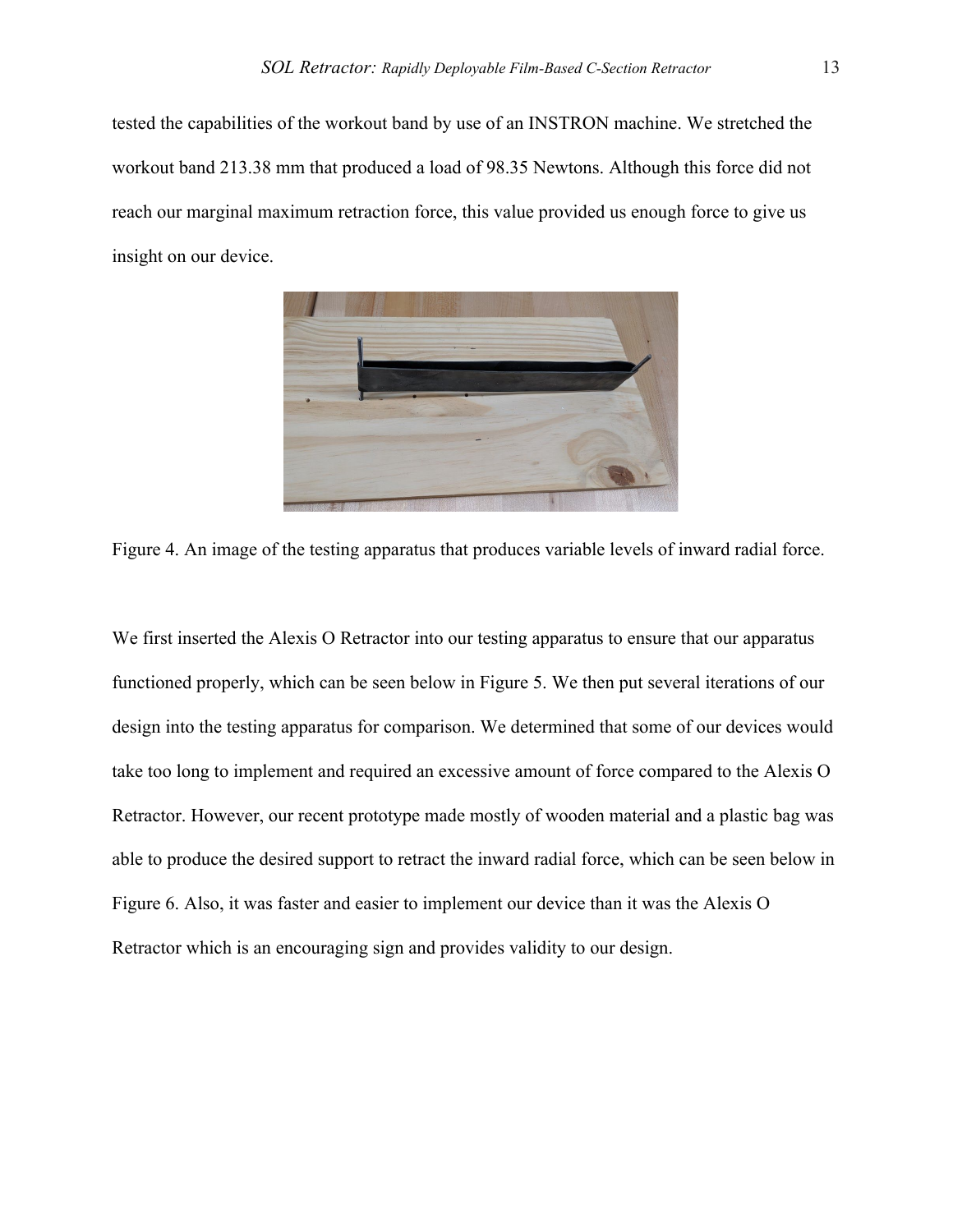

Figure 5. An image of the Alexis O Retractor in the testing apparatus.



Figure 6. Images of two of our design prototypes. On the left is an image of the single ring design and on the right is an image of the prototype with the expanding ring design both in the testing apparatus.

# 7. FDA Review Process

Under the Department of Health and Human Services, the Food and Drug Administration

(FDA) in part focuses on reviewing medical devices used and sold in the United States. More

specifically, the Center for Devices and Radiological Health (CDRH), funded by Congress and

through user fees, regulates medical devices ranging from surgical instruments to electronic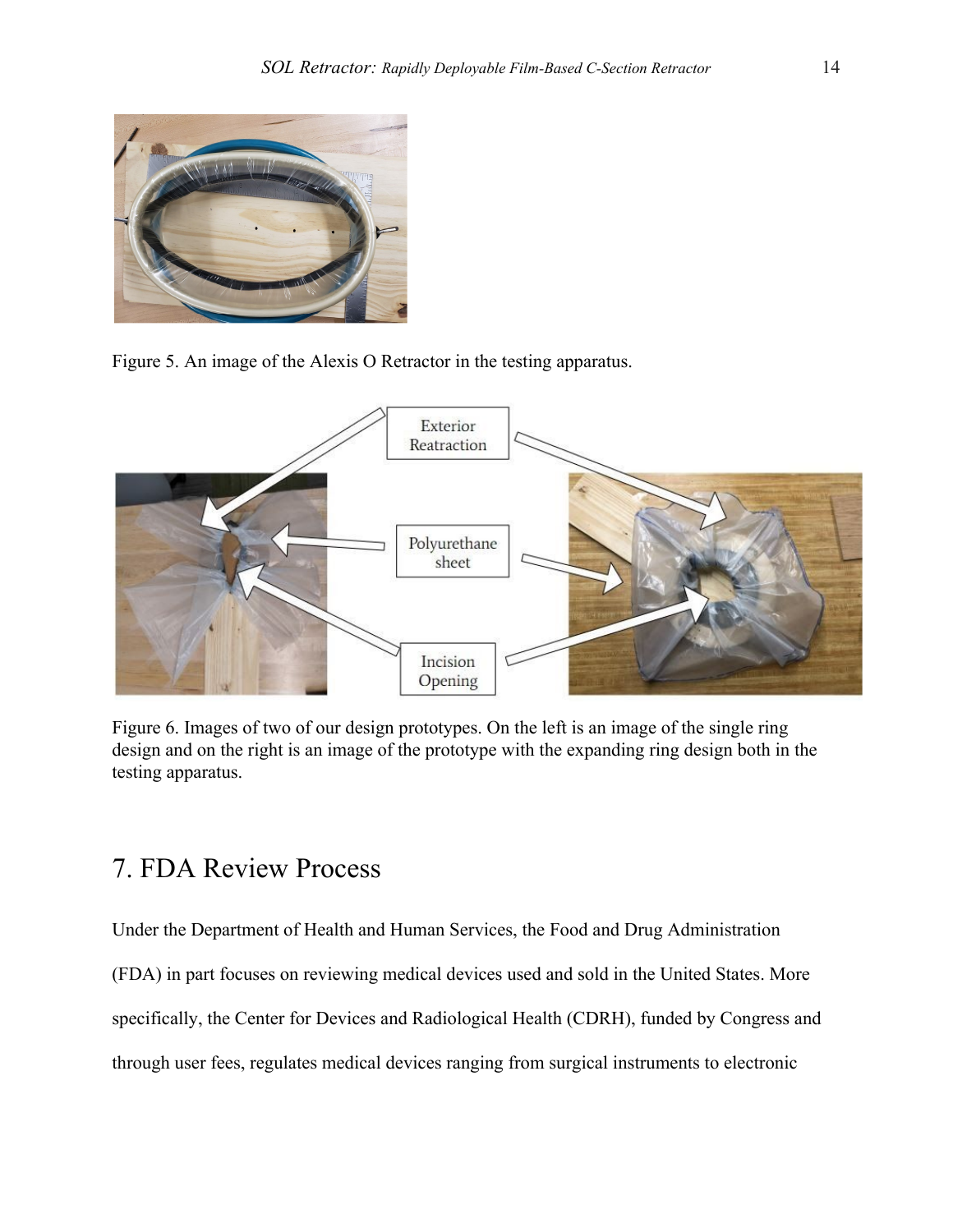and diagnostic equipment. The Sol Retractor is a surgical instrument that fits within the purpose indoctrinated by the FDA intended "for use in the cure, mitigation, treatment, or prevention of disease in man…" [18]. Considering that the Sol retractor would primarily be used in scheduled c-sections, the level of risk would be moderate despite its invasive nature. Therefore, this C-section surgical retractor would be classified under a Class 2 Device and eligible for a 510(K) or Premarket Notification (PMN) considering previous surgical retractors have been approved.

The PretzelFlex Surgical Retractor, whose 510(K) number is K123110 is a device classified as a Laparoscope, normally used in General and Plastic surgery and specializes in gastroenterology and urology, a field where other variations of the Alexis O C-Section Retractor is utilized. The applicant, Surgical Innovations PLC residing in Leeds, West Yorkshire and founded in 1992 produces innovative Laparoscopic instruments that are applied in minimal invasive surgery. The classification product code of the PretzelFlex Surgical Retractor belongs to GCJ, where regulation description pertains to endoscope and accessories as its review panel consisted of General and Plastic Surgery. The regulation number of this surgical instrument is 876.1500, whereas April 1st, 2019, belongs to Gastroenterology-Urology devices as a diagnostic tool. Furthermore, in the Code of Federal Regulations, this device is identified for its use to "provide access, illumination, and allow observation or manipulation of body cavities, hollow organs, and canals" [19]. The classification of this device pertains as a Class 2 due to endoscopic procedure that is exempt from premarket notification.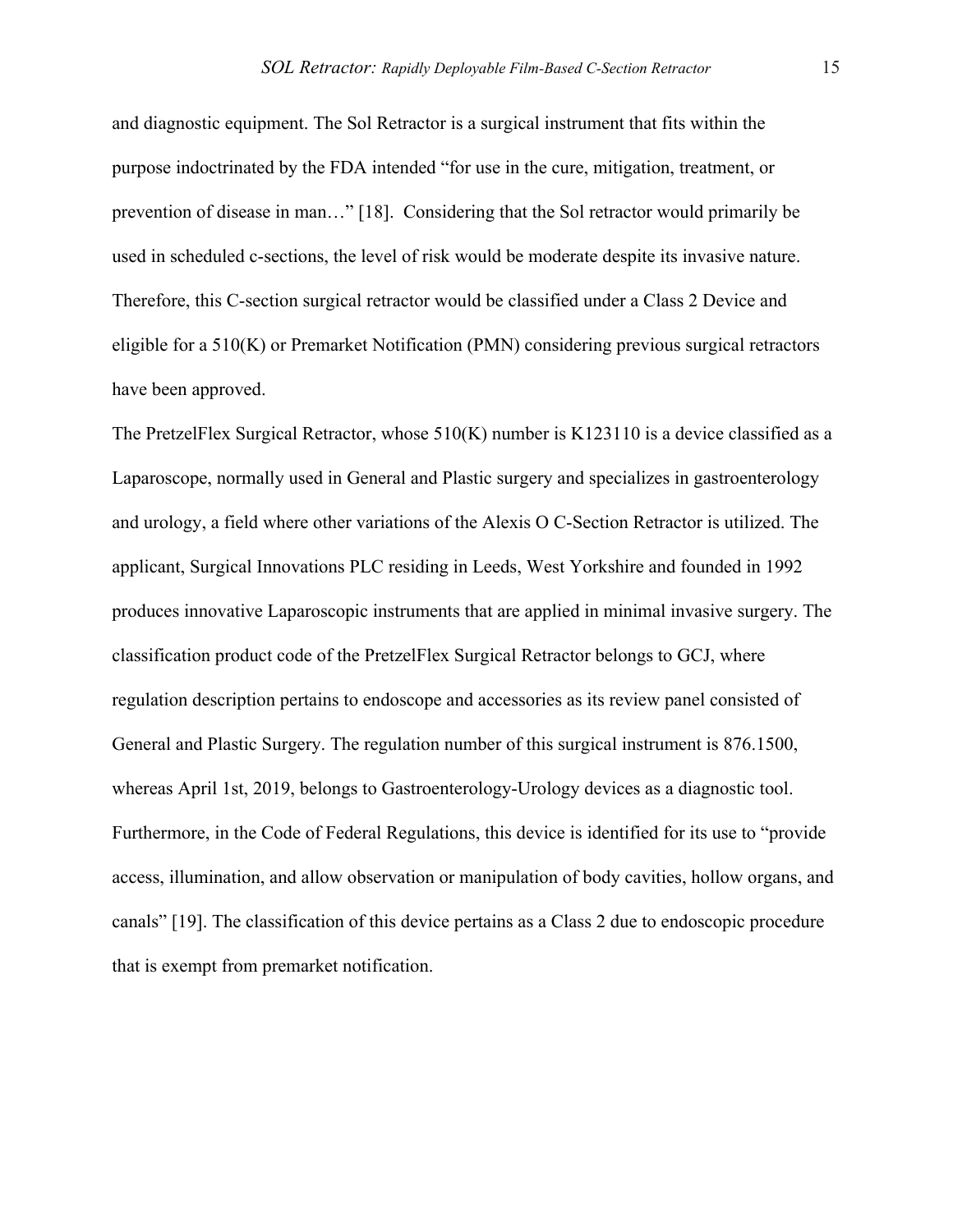In an address directed towards Tracey Fearnley, a representative of Surgical Innovations, the FDA approved the Pretzelflex Surgical retractor as substantially equivalent to previous traditional surgical retractors submitted in years prior. The indication of use for this device is designed as an organ and tissue retractor used in invasive surgical procedures to allow improved access and visualization of the surgical site [20]. Concluding that this surgical retractor is cleared from Pre-Market Approval, the FDA stresses that Surgical Innovations must follow the guidelines and regulations with strict controls on their device, which if altered, will no longer be cleared for approval.

Although the Sol Retractor's intended use is comparable to the PretzelFlex Surgical Retractor, where its intended use is for a clearer operational site and exposure, it is significantly more invasive considering the nature of newborn delivery in C-sections. Due to this, the classification and regulations of previous FDA approved surgical instruments will not be comparable when classifying our retractor. This would mean that the PMA or the  $510(K)$  notification will no longer apply to our retractor despite its inherent similarities. In other words, the regulations that the FDA underlined in their approval address towards Surgical Innovations, where changes in the classification of our device will be subject to additional controls affecting its review of premarket notification.

As our team furthers our surgical instrument to accomplish our indication of use in efficiency and improvement from the Alexis O retractor, we hope to obtain FDA approval for scheduled C-sections with future plans to eventually address the shortcomings that prevent instrumentation use in emergency C-sections. Thus, through a surgical retractor that provides clear exposure and ease of use on the operational area, we present to you, the Sol Retractor.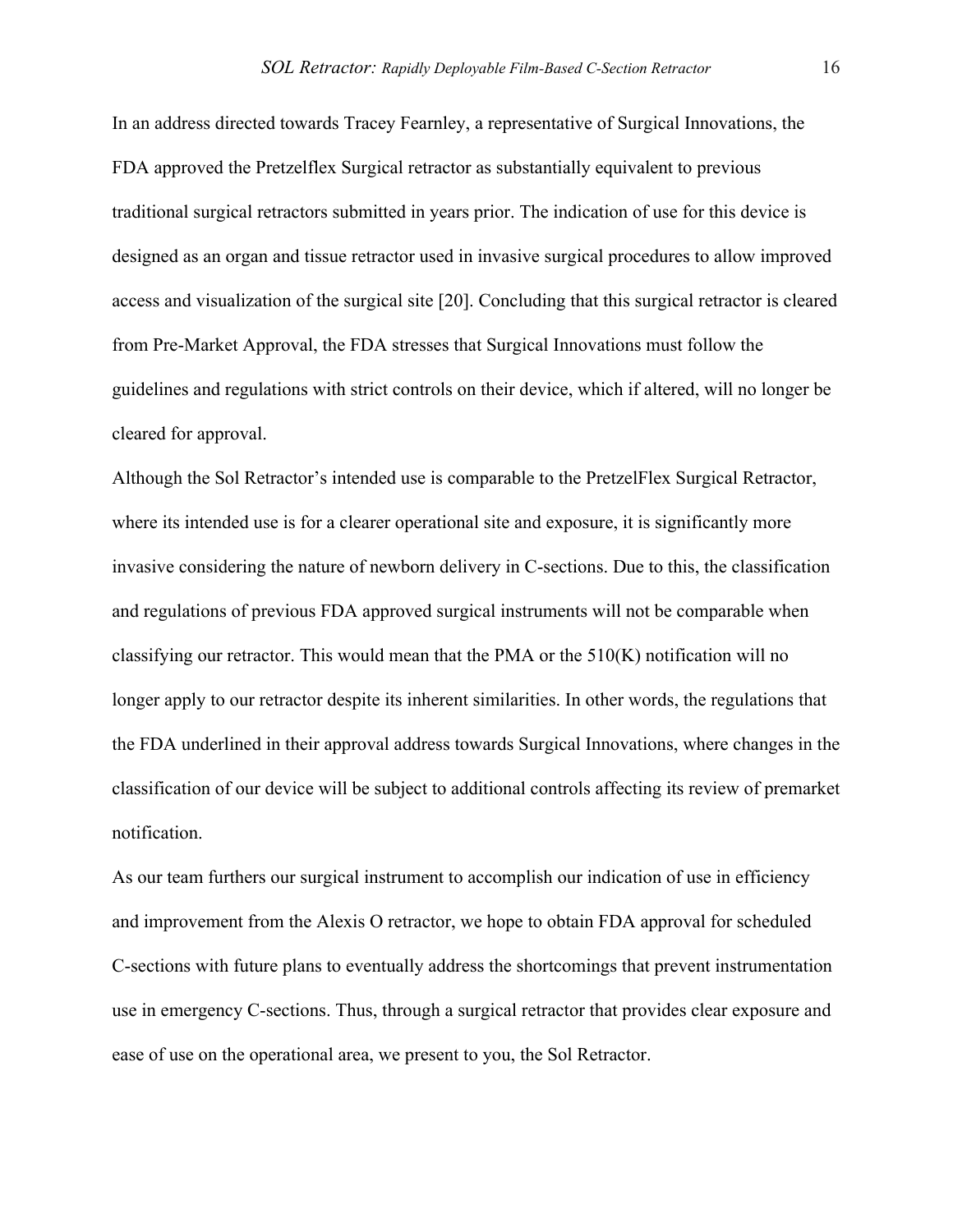# 8. References

[1] "NVSS - Birth Data," *Centers for Disease Control and Prevention*, 03-Oct-2019. [Online].

[2] "Emergency caesarean," *Pregnancy Birth and Baby*, Aug-2019. [Online].

[3] L. Hirsch, Ed., "Cesarean Sections (C-Sections) (for Parents)," *KidsHealth*, Feb-2017. [Online].

[4] J. Greenberg, "Product Reviews," *Product Reviews*. pp. 142–143, 2008.

[5] L. Hinkson, J.-P. Siedentopf, A. Weichert, and W. Henrich, "Surgical site infection in cesarean sections with the use of a plastic sheath wound retractor compared to the traditional self-retaining metal retractor," *European Journal of Obstetrics & Gynecology and Reproductive Biology*, vol. 203, pp. 232–238, 2016.

[6] Healthwise Staff, "Cesarean Section," *Dinesen & Associates OBGYN & Infertility*, 29-May-2019. [Online].

[7] J. Ritter, *The Modern-day C-section*. 2012.

[8] A. Cerbinskaite, S. Malone, J. Mcdermott, and A. D. Loughney, "Emergency Caesarean Section: Influences on the Decision-to-Delivery Interval," *Journal of Pregnancy*, pp. 1–6, May 2011.

[9] American College of Obstetricians and Gynecologists, "Frequently Ask Questions LAbour, Delivery, Postoperative Care," May-2018.

[10] Healthline Editorial Team, "Cesarean Section Complications," *Healthline Parenthood*, 15-Mar-2012.

[11] J. D. Jacobson, "After a C-section - in the hospital: MedlinePlus Medical Encyclopedia," *MedlinePlus*, 25-Sep-2019. [Online].

[12] A. S. Sidhu, E. T. Nagoda, R. E. Yanes, J. C. Delto, A. Bhandari, J. R. Caso, and A. M. Nieder, "Mp23-15 Alexis Wound Protector/retractor Reduces Wound Infection During Radical Cystectomy And Urinary Diversion," *Journal of Urology*, vol. 195, no. 4S, May 2016.

[13] K. P. Cheng, A. C. Roslani, N. Sehha, J. H. Kueh, C. W. Law, H. Y. Chong, and K. Arumugam, "ALEXIS O-Ring wound retractor vs conventional wound protection for the prevention of surgical site infections in colorectal resections1," *Colorectal Disease*, vol. 14, no. 6, Jan. 2012.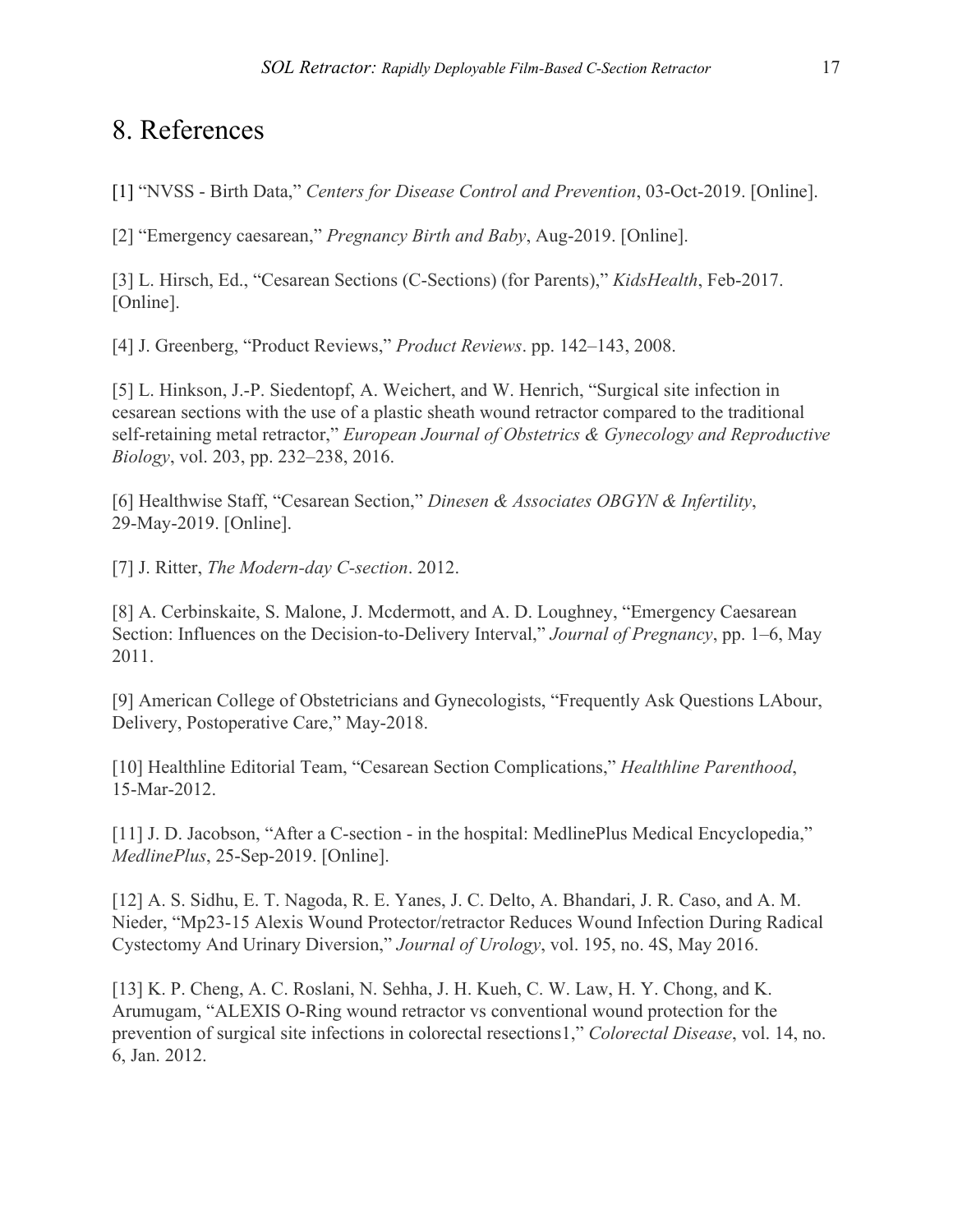[14] Applied Medicine, "Cesarean Section featuring the Alexis® O C-Section Retractor," *YouTube*, 26-Sep-2016. [Online].

[15] Mueller, R. (2004). Soft Tissue Retractor And Method For Providing Surgical Access. US6814700A.

[16] Ewers, R. (2004). Wound Retraction Apparatus And Method. US0049099A1

[17] Synder, S. (1995). Hand Held Surgical Retractor. US5379758A.

[18] "Product Classification." *Accessdata.fda.gov*, U.S. Food and Drug Administration, www.accessdata.fda.gov/scripts/cdrh/cfdocs/cfpcd/classification.cfm?id=5531.

[19] "CFR - Code of Federal Regulations Title 21." *Accessdata.fda.gov*, www.accessdata.fda.gov/scripts/cdrh/cfdocs/cfcfr/cfrsearch.cfm?fr=876.1500.

[20] Fearnley, T. (2013) Pretzelflex Surgical Retractor. 21 CFR 876.1500